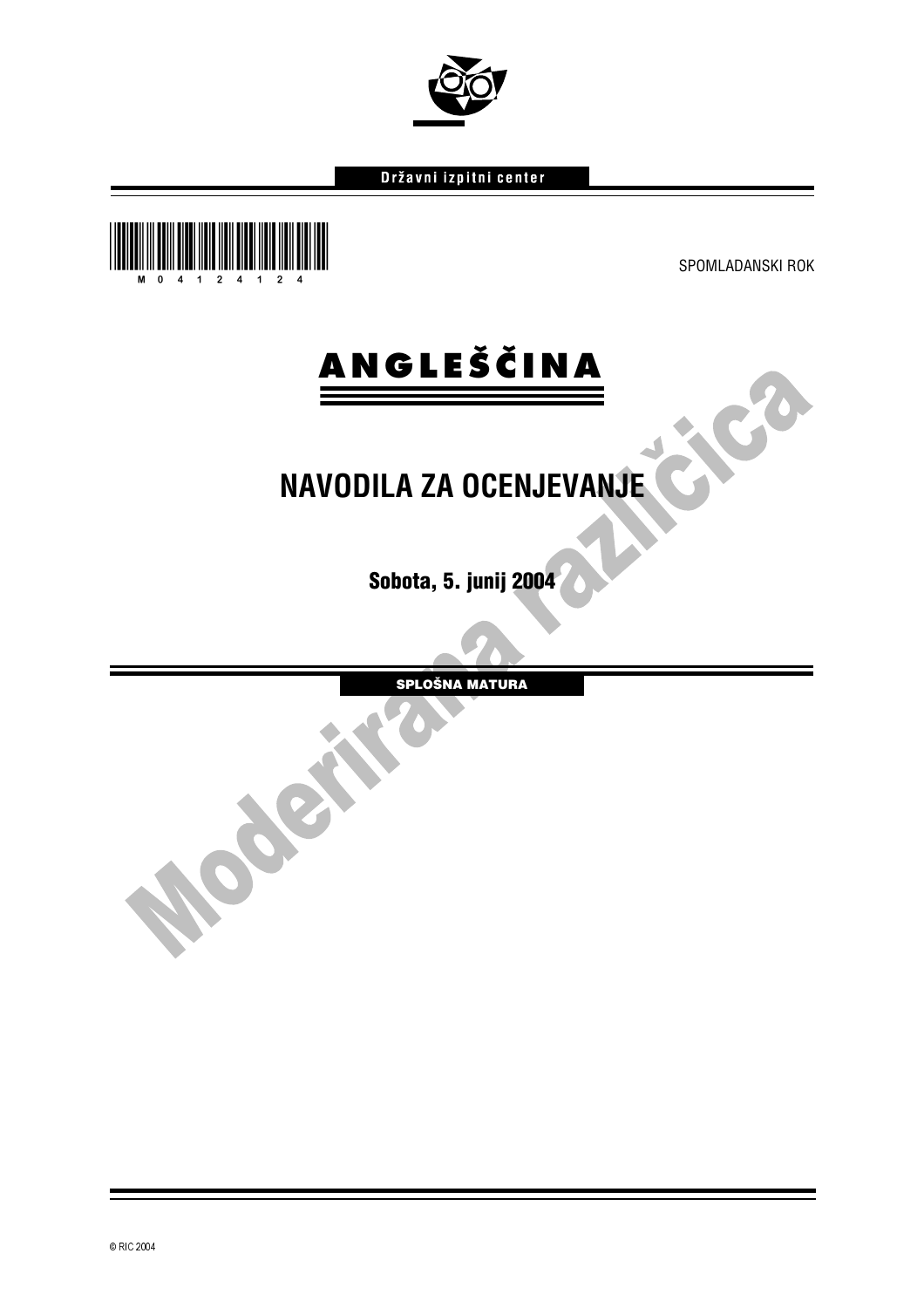## Izpitna pola 1<br>A: BRALNO RAZUMEVANJE

 $\sqrt{\frac{1}{2}}$ Pravilni odgovori se točkujejo z eno točko.

| Pravilni odgovori se točkujejo z eno točko.                                                                                                                                                                             |                                                                                         |
|-------------------------------------------------------------------------------------------------------------------------------------------------------------------------------------------------------------------------|-----------------------------------------------------------------------------------------|
| <b>OR/VR</b><br><b>TASK 1: SHORT ANSWERS</b>                                                                                                                                                                            | <b>OR/VR</b>                                                                            |
| With no space of your own<br>1 Two or three years                                                                                                                                                                       | TASK 3: TRUE / FALSE / NOT GIVEN<br>Nuclear reaction<br>$1$ T                           |
| 2. Living in the Artic / a submarine<br>3. Astronauts' interaction/behaviour/relationship                                                                                                                               | 2 F<br>3 <sub>1</sub>                                                                   |
| 4 Three<br>5. Stress/Pressure/Depression/Irritability<br>6. During the middle to the end of a space trip / When                                                                                                         | 4 F<br>5 F<br>6 F                                                                       |
| the novelty has worn off<br>7. To relieve/kill monotony                                                                                                                                                                 | 7. T<br>8 NG                                                                            |
|                                                                                                                                                                                                                         | 9 T<br>10 F                                                                             |
| <b>OR</b><br><b>TASK 2: MATCHING</b><br>Even veterinary science has benefited from testing                                                                                                                              | <b>VR</b><br><b>TASK 2: GAPPED TEXT</b><br>It's thirsty work but someone's got to do it |
| 1. D<br>2 G                                                                                                                                                                                                             | 1 <sub>c</sub><br>2 <sub>1</sub>                                                        |
| 3 E<br>$4\quad B$<br>5H                                                                                                                                                                                                 | 3A<br>4 B<br>5 D                                                                        |
| 6. F<br>7 D/E<br>Možna sta dva odgovora, D in/ali E.                                                                                                                                                                    | 6 F<br>7 H                                                                              |
| 8. G<br>9 E<br>10 C                                                                                                                                                                                                     | 8 E<br>9 G<br>J = odvečni stavek                                                        |
| Za slovnične napake in nepravilno napisane besede točk ne odštevamo.<br>$\bullet$                                                                                                                                       |                                                                                         |
| Nepravilno napisanih besed, ki se pomensko razlikujejo od pravilnih rešitev, ne upoštevamo.<br>$\bullet$<br>Zunanji ocenjevalci bodo po lastni presoji upoštevali tudi smiselno pravilne odgovore, ki niso<br>$\bullet$ |                                                                                         |
| navedeni v točkovniku.<br>Dolžina odgovorov:<br>$\bullet$<br>a) Če kandidat odgovori s celim stavkom, upoštevamo, če je odgovor pravilen.                                                                               |                                                                                         |
| b) Če kandidat odgovori v stavkih, ki jih prepiše iz besedila in slučajno vsebujejo tudi odgovor na<br>zastavljeno vprašanje, odgovora ne upoštevamo kot pravilnega.                                                    |                                                                                         |
| SEŠTEVEK TOČK POLE 1A - OR: 7 + 10 + 10. Največje možno število točk: 27.<br>SEŠTEVEK TOČK POLE 1A - VR: 7 + 9 + 10. Največje možno število točk: 26.                                                                   |                                                                                         |
|                                                                                                                                                                                                                         |                                                                                         |
|                                                                                                                                                                                                                         |                                                                                         |
|                                                                                                                                                                                                                         |                                                                                         |
|                                                                                                                                                                                                                         |                                                                                         |
|                                                                                                                                                                                                                         |                                                                                         |
|                                                                                                                                                                                                                         |                                                                                         |
|                                                                                                                                                                                                                         |                                                                                         |
|                                                                                                                                                                                                                         |                                                                                         |
|                                                                                                                                                                                                                         |                                                                                         |
|                                                                                                                                                                                                                         |                                                                                         |
|                                                                                                                                                                                                                         |                                                                                         |
|                                                                                                                                                                                                                         |                                                                                         |
|                                                                                                                                                                                                                         |                                                                                         |
|                                                                                                                                                                                                                         |                                                                                         |
|                                                                                                                                                                                                                         |                                                                                         |
|                                                                                                                                                                                                                         |                                                                                         |
|                                                                                                                                                                                                                         |                                                                                         |
|                                                                                                                                                                                                                         |                                                                                         |
|                                                                                                                                                                                                                         |                                                                                         |
|                                                                                                                                                                                                                         |                                                                                         |
|                                                                                                                                                                                                                         |                                                                                         |
|                                                                                                                                                                                                                         |                                                                                         |
|                                                                                                                                                                                                                         |                                                                                         |
|                                                                                                                                                                                                                         |                                                                                         |
|                                                                                                                                                                                                                         |                                                                                         |
|                                                                                                                                                                                                                         |                                                                                         |
|                                                                                                                                                                                                                         |                                                                                         |
|                                                                                                                                                                                                                         |                                                                                         |
|                                                                                                                                                                                                                         |                                                                                         |
|                                                                                                                                                                                                                         |                                                                                         |
|                                                                                                                                                                                                                         |                                                                                         |
|                                                                                                                                                                                                                         |                                                                                         |
|                                                                                                                                                                                                                         |                                                                                         |
|                                                                                                                                                                                                                         |                                                                                         |
|                                                                                                                                                                                                                         |                                                                                         |
|                                                                                                                                                                                                                         |                                                                                         |
|                                                                                                                                                                                                                         |                                                                                         |
|                                                                                                                                                                                                                         |                                                                                         |
|                                                                                                                                                                                                                         |                                                                                         |
|                                                                                                                                                                                                                         |                                                                                         |
|                                                                                                                                                                                                                         |                                                                                         |
|                                                                                                                                                                                                                         |                                                                                         |
|                                                                                                                                                                                                                         |                                                                                         |
|                                                                                                                                                                                                                         |                                                                                         |
|                                                                                                                                                                                                                         |                                                                                         |
|                                                                                                                                                                                                                         |                                                                                         |
|                                                                                                                                                                                                                         |                                                                                         |
|                                                                                                                                                                                                                         |                                                                                         |
|                                                                                                                                                                                                                         |                                                                                         |
|                                                                                                                                                                                                                         |                                                                                         |
|                                                                                                                                                                                                                         |                                                                                         |
|                                                                                                                                                                                                                         |                                                                                         |
|                                                                                                                                                                                                                         |                                                                                         |
|                                                                                                                                                                                                                         |                                                                                         |
|                                                                                                                                                                                                                         |                                                                                         |
|                                                                                                                                                                                                                         |                                                                                         |
|                                                                                                                                                                                                                         |                                                                                         |
|                                                                                                                                                                                                                         |                                                                                         |
|                                                                                                                                                                                                                         |                                                                                         |
|                                                                                                                                                                                                                         |                                                                                         |
|                                                                                                                                                                                                                         |                                                                                         |

- -● Za slovnične napake in nepravilno napisane besede točk ne odštevamo.<br>● Nepravilno napisanih besed, ki se **pomensko razlikujejo** od pravilnih rešitev, ne upoštevamo.
- -Nepravilno napisanih besed, ki se **pomensko razlikujejo** od pravilnih rešitev, ne upoštevamo.<br>Zunanji ocenjevalci bodo po lastni presoji upoštevali tudi smiselno pravilne odgovore, ki niso<br>navedeni v točkovniku.<br>Dolžina od Zunanji ocenjevalci bodo po lastni presoji upoštevali tudi smiselno pravilne odgovore, ki niso navedeni v točkovniku.
- Dolžina odgovorov:
	- a) Če kandidat odgovori s celim stavkom, upoštevamo, če je odgovor pravilen.
	- b) Če kandidat odgovori v stavkih, ki jih prepiše iz besedila in slučajno vsebujejo tudi odgovor na zastavljeno vprašanje, odgovora ne upoštevamo kot pravilnega.

 $\overline{2}$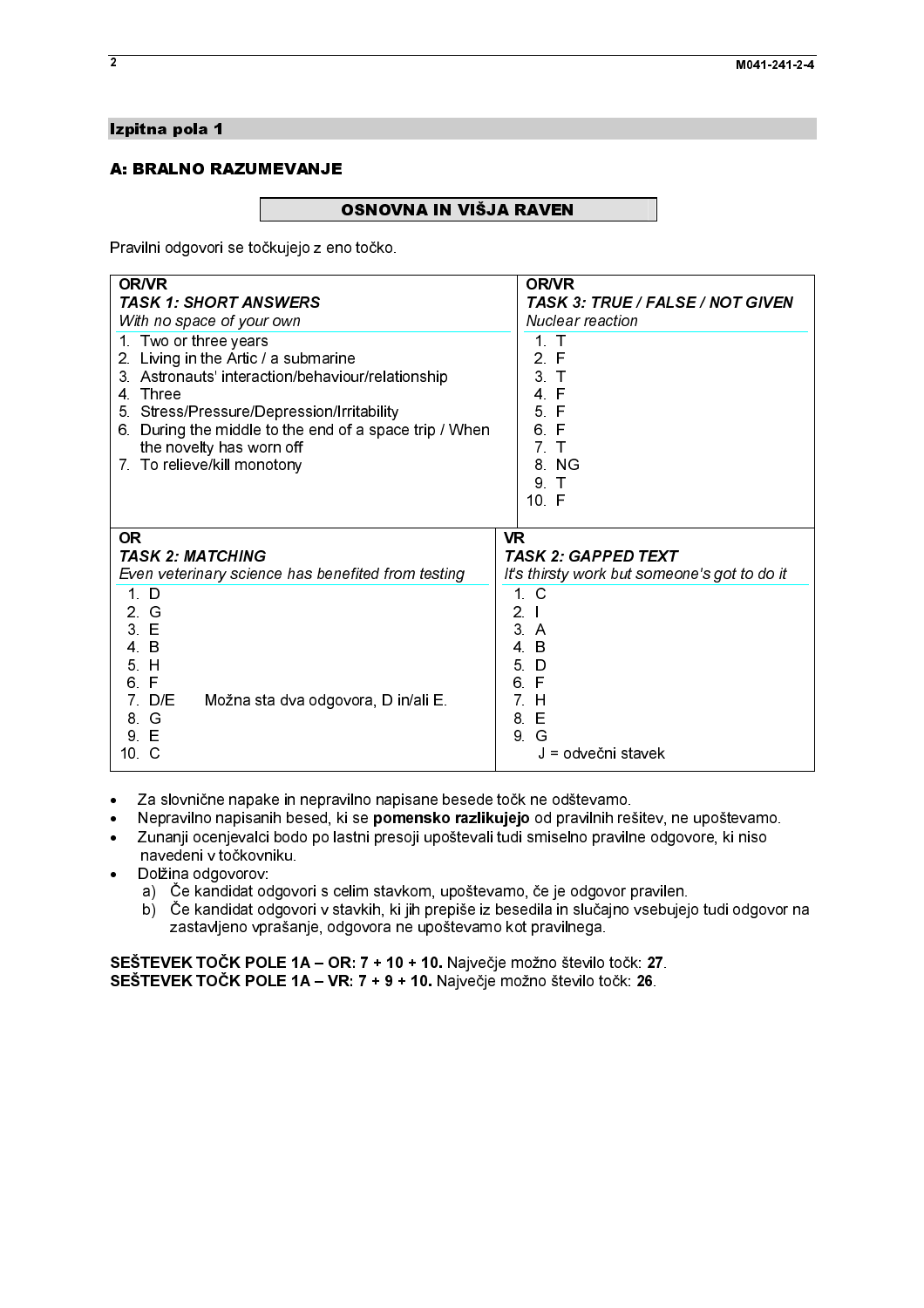# **Example 2** OSNOV

 $\frac{1}{2}$ **OSNOVNA IN VIŠJA RAVEN**<br>V tem delu izpitne pole ocenjujemo predvsem poznavanje in rabo jezika, zato **ne** upoštevamo napačno<br>napisanih besed niti slovnično oporečnih rešitev.<br>Vsi pravilni odgovori se točkujejo z eno točko.

| V tem delu izpitne pole ocenjujemo predvsem poznavanje in rabo jezika, zato ne upoštevamo napačno<br>napisanih besed niti slovnično oporečnih rešitev<br>Vsi pravilni odgovori se točkujejo z eno točko. Skrajšane glagolske oblike upoštevamo kot pravilne<br>odgovore. |                                                                                                                |                                                                     |
|--------------------------------------------------------------------------------------------------------------------------------------------------------------------------------------------------------------------------------------------------------------------------|----------------------------------------------------------------------------------------------------------------|---------------------------------------------------------------------|
| <b>OR</b><br><b>TASK 1: GAP FILL</b><br>Going Solo                                                                                                                                                                                                                       | <b>OR/VR</b><br><b>TASK 2: GAP FILL</b><br>Pole star is on the rise                                            |                                                                     |
| 1. between<br>2 The/Many/Some<br>3 its/the                                                                                                                                                                                                                               | 1. had/have cleared / clear<br>2 continues<br>3 did                                                            |                                                                     |
| $4$ to<br>5 but/yet/though<br>6 who<br>$7$ it                                                                                                                                                                                                                            | 4 adding<br>5 were/was<br>6 brought up<br>7. is evolving / has evolved / has been evolving                     |                                                                     |
| 8. on/of<br>9 at<br>10. them                                                                                                                                                                                                                                             | 9. haven't yet managed / haven't managed yet<br>10 setting                                                     | 8. having previously competed / previously having competed          |
| 11. not/nevertheless<br>12. up<br>13. there<br>14 for                                                                                                                                                                                                                    | 11. is/was constructed / has/had been constructed<br>12 weighs<br>13. tried<br>14. attempted / were to attempt |                                                                     |
| $15$ of<br><b>VR</b>                                                                                                                                                                                                                                                     | 15 to pay / paying                                                                                             | OR/VR                                                               |
| <b>TASK 1: GAP FILL</b><br>Does the World Need GM Foods?<br>1 what/something                                                                                                                                                                                             | with<br>14                                                                                                     | <b>TASK 3: WORD FORMATION</b><br>The Himba and the Dam<br>1 distant |
| 2 way<br>3 happened/occurred<br>4 land/soil/plot/surface/space                                                                                                                                                                                                           | 15 <sub>1</sub><br>to<br>16 that/which<br>$17$ it                                                              | 2 likely<br>3 settlement(s)<br>4 traditionally                      |
| 5 but<br>6 and/or<br>7 by                                                                                                                                                                                                                                                | 18 themselves/out<br>like<br>19<br>20 farmers                                                                  | 5 mixture<br>6 isolation<br>7. independence<br>8 medical            |
| 8 into<br>9 makes<br>10. sell/export                                                                                                                                                                                                                                     | able/ready<br>21<br>at<br>22.<br>23<br>enough                                                                  | 9 necessity<br>10. autonomy                                         |
| 11 profit<br>$12$ in(to)<br>13 just/simply/actually/certainly/obviously                                                                                                                                                                                                  | 24 any<br>if/when<br>25 <sub>1</sub>                                                                           |                                                                     |
| SEŠTEVEK TOČK POLE 1B - OR: 15 + 15 + 10. Največje možno število točk: 40.<br>SEŠTEVEK TOČK POLE 1B - VR: 25 + 15 + 10. Največje možno število točk: 50.                                                                                                                 |                                                                                                                |                                                                     |
|                                                                                                                                                                                                                                                                          |                                                                                                                |                                                                     |
|                                                                                                                                                                                                                                                                          |                                                                                                                |                                                                     |
|                                                                                                                                                                                                                                                                          |                                                                                                                |                                                                     |
|                                                                                                                                                                                                                                                                          |                                                                                                                |                                                                     |
|                                                                                                                                                                                                                                                                          |                                                                                                                |                                                                     |
|                                                                                                                                                                                                                                                                          |                                                                                                                |                                                                     |
|                                                                                                                                                                                                                                                                          |                                                                                                                |                                                                     |
|                                                                                                                                                                                                                                                                          |                                                                                                                |                                                                     |
|                                                                                                                                                                                                                                                                          |                                                                                                                |                                                                     |
|                                                                                                                                                                                                                                                                          |                                                                                                                |                                                                     |
|                                                                                                                                                                                                                                                                          |                                                                                                                |                                                                     |
|                                                                                                                                                                                                                                                                          |                                                                                                                |                                                                     |
|                                                                                                                                                                                                                                                                          |                                                                                                                |                                                                     |
|                                                                                                                                                                                                                                                                          |                                                                                                                |                                                                     |
|                                                                                                                                                                                                                                                                          |                                                                                                                |                                                                     |
|                                                                                                                                                                                                                                                                          |                                                                                                                |                                                                     |
|                                                                                                                                                                                                                                                                          |                                                                                                                |                                                                     |
|                                                                                                                                                                                                                                                                          |                                                                                                                |                                                                     |
|                                                                                                                                                                                                                                                                          |                                                                                                                |                                                                     |
|                                                                                                                                                                                                                                                                          |                                                                                                                |                                                                     |
|                                                                                                                                                                                                                                                                          |                                                                                                                |                                                                     |
|                                                                                                                                                                                                                                                                          |                                                                                                                |                                                                     |
|                                                                                                                                                                                                                                                                          |                                                                                                                |                                                                     |
|                                                                                                                                                                                                                                                                          |                                                                                                                |                                                                     |
|                                                                                                                                                                                                                                                                          |                                                                                                                |                                                                     |
|                                                                                                                                                                                                                                                                          |                                                                                                                |                                                                     |
|                                                                                                                                                                                                                                                                          |                                                                                                                |                                                                     |
|                                                                                                                                                                                                                                                                          |                                                                                                                |                                                                     |
|                                                                                                                                                                                                                                                                          |                                                                                                                |                                                                     |
|                                                                                                                                                                                                                                                                          |                                                                                                                |                                                                     |
|                                                                                                                                                                                                                                                                          |                                                                                                                |                                                                     |
|                                                                                                                                                                                                                                                                          |                                                                                                                |                                                                     |
|                                                                                                                                                                                                                                                                          |                                                                                                                |                                                                     |
|                                                                                                                                                                                                                                                                          |                                                                                                                |                                                                     |
|                                                                                                                                                                                                                                                                          |                                                                                                                |                                                                     |
|                                                                                                                                                                                                                                                                          |                                                                                                                |                                                                     |
|                                                                                                                                                                                                                                                                          |                                                                                                                |                                                                     |
|                                                                                                                                                                                                                                                                          |                                                                                                                |                                                                     |
|                                                                                                                                                                                                                                                                          |                                                                                                                |                                                                     |
|                                                                                                                                                                                                                                                                          |                                                                                                                |                                                                     |
|                                                                                                                                                                                                                                                                          |                                                                                                                |                                                                     |
|                                                                                                                                                                                                                                                                          |                                                                                                                |                                                                     |
|                                                                                                                                                                                                                                                                          |                                                                                                                |                                                                     |
|                                                                                                                                                                                                                                                                          |                                                                                                                |                                                                     |
|                                                                                                                                                                                                                                                                          |                                                                                                                |                                                                     |
|                                                                                                                                                                                                                                                                          |                                                                                                                |                                                                     |
|                                                                                                                                                                                                                                                                          |                                                                                                                |                                                                     |
|                                                                                                                                                                                                                                                                          |                                                                                                                |                                                                     |
|                                                                                                                                                                                                                                                                          |                                                                                                                |                                                                     |
|                                                                                                                                                                                                                                                                          |                                                                                                                |                                                                     |
|                                                                                                                                                                                                                                                                          |                                                                                                                |                                                                     |
|                                                                                                                                                                                                                                                                          |                                                                                                                |                                                                     |
|                                                                                                                                                                                                                                                                          |                                                                                                                |                                                                     |
|                                                                                                                                                                                                                                                                          |                                                                                                                |                                                                     |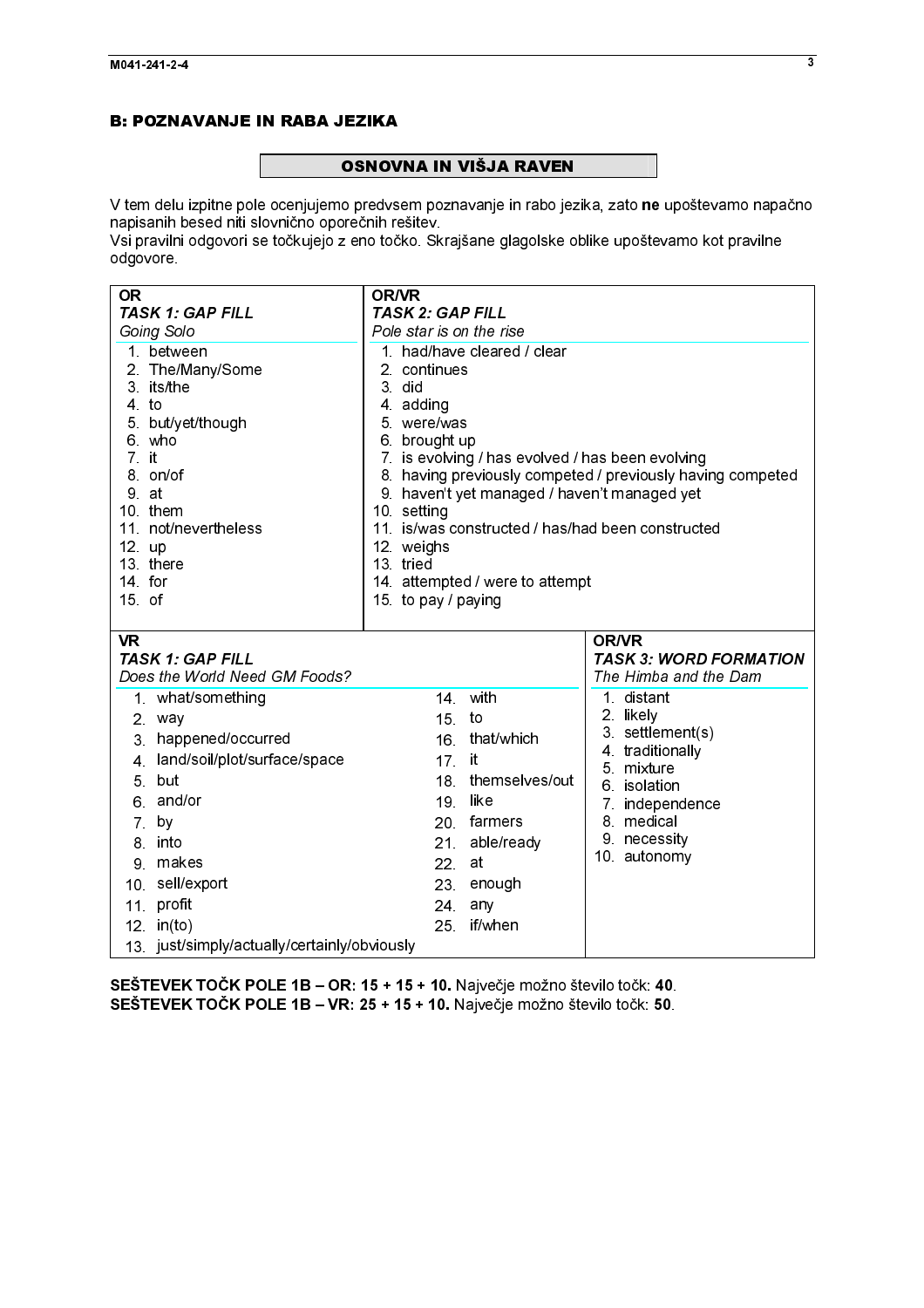# Izpitna pola 2<br>SLUŠNO RAZUMEVANJE SLUŠNO RAZUMEVANJE<br>SLUŠNO RAZUMEVANJE

.<br>F Pravilni odgovori se točkujejo z eno točko.

| Del A               | Del B                                                            |  |  |
|---------------------|------------------------------------------------------------------|--|--|
| <b>Mapping Mars</b> | Whales                                                           |  |  |
| 1 F                 | 1 The USA and Mexico                                             |  |  |
| 2 <sub>T</sub>      | 2 Fin whales / Blue whales                                       |  |  |
| 3 <sub>T</sub>      | 3 Females / Female whales                                        |  |  |
| 4 F                 | 4 Whale's skin                                                   |  |  |
| 5 F                 | 5 To track/locate whales                                         |  |  |
| 6 T                 | 6. Has decreased/shrunk/become smaller / Cannot communicate with |  |  |
| 7 T                 | each other / hear each other                                     |  |  |
|                     | (Acoustic) smog                                                  |  |  |

- Za slovnične napake in nepravilno napisane besede točk ne odštevamo.<br>● Nepravilno napisanih besed, ki se **nomensko razlikujejo** od pravilnih reš
- Nepravilno napisanih besed, ki se pomensko razlikujejo od pravilnih rešitev, ne upoštevamo.
- $\ddot{\phantom{a}}$ - Zunanji ocenjevalci bodo po lastni presoji upoštevali tudi smiselno pravilne odgovore, ki niso navedeni v točkovniku.

SEŠTEVEK TOČK POLE 2: 7 + 7. Največje možno število točk: 14.<br>DEL A

#### Transkripcija<br>MAPPING MARS . Transkripcija

#### **MAPPING MARS**

man Party in the<br>I**nterviewer**: Ever<br>speculated on wha<br>through their lense Interviewer: Ever since astronomers first trained their telescopes on the planet Mars they've speculated on what kind of world it really is. What for example did the marks and patterns they saw through their lenses actually represent on the Martian surface? Knowledge of the Martian surface has come largely from pictures taken by orbiting American and Russian spacecraft and from the painstaking efforts of the scientists who've analysed those images to map the planet. Their story amongst others is told in Mapping Mars, a new book by science writer Oliver Morton. Apparently the early pictures from those probes were rather grainy and distorted. So to transform the images into something more readable hand-painted maps had to be produced from the imaging data.<br>Oliver Morton: These hand-painted maps made in America in the 1970s are quite exquisitely beautiful

Oliver Morton: These hand-painted maps made in America in the 1970s are quite exquisitely beautiful<br>and very moving because they are simultaneously a work of imagination, because the artist has to<br>imagine what that bit of and very moving because they are simultaneously a work of imagination, because the artist has to imagine what that bit of Mars that the pictures are of is like, but also incredibly faithful, I mean incredibly faithful to what the photos showed.

Interviewer: When they were painting these...these maps were they strictly painting according to the data, the images they had, or were...or might they even imagine that they were standing there on the surface of the map and imagining what these features looked like?

Oli**ver Morton**: That is exactly...that is exactly what they were doing. How those maps were made. But,<br>you know, that was the technology of the 1970s, by the late 1980s when there was also more imagery<br>from later missions you know, that was the technology of the 1970s, by the late 1980s when there was also more imagery from later missions, it was more easy to actually manipulate the imagery by computers which became standard from the late 1980s onwards, and more recently still we've started seeing maps where we add in lots of other non-visible features. I mean to me one of the most remarkable is the map which shows the altitude of every point on Mars which is done by having a laser on a spacecraft orbiting Mars that just bounces little laser beams off Mars and measures how long they take to get from orbit down to the surface and back up.

Interviewer: Would you say that there was a current lack of vision for the future exploration of Mars? Because from what I understand there's not even a firm date or firm plan to send a mission to return a sample of rock.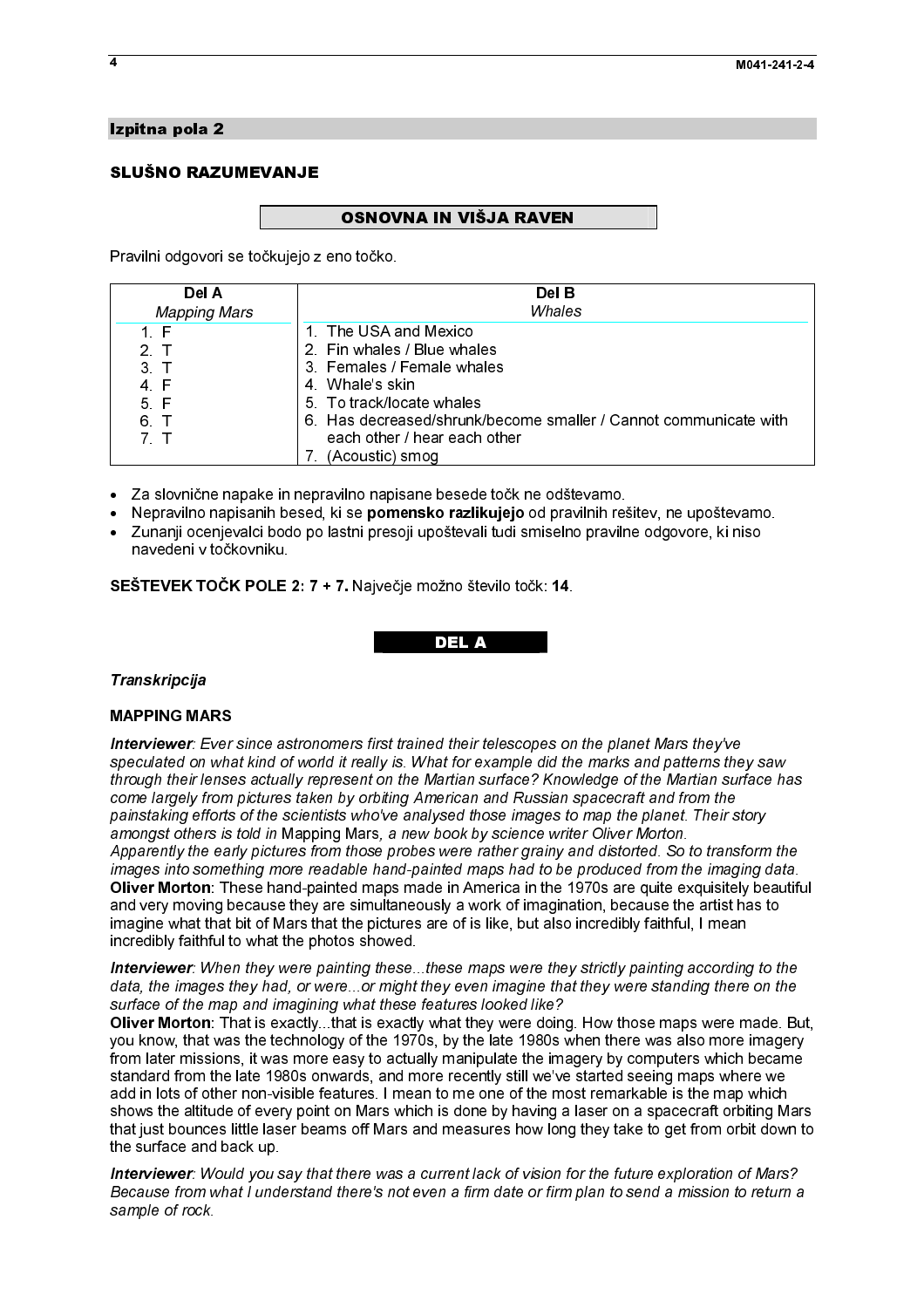money. So if there was any political reason to do it, I'm sure it would be done. That's what we've learned about how space is explored – that by and large, large expensive things happen in space because there's a political reason and since the end of the Cold War that's why we've had rather fewer large expensive things going on in space.

Interviewer: Do you think that's all what we actually need, a world with competing superpowers to

provide the impetus, as it did with sending men to the moon?<br>Oli**ver Morton**: The problem is that as long as the question's 'Why go to Mars?' there are a lot of different answers. There are scientific answers, there are answers about the exaltation of the human spirit, but you're only really gonna get to Mars when people start saying 'Why not go to Mars?' as though it's the most natural thing to do. And that's, you know, a little ways off yet.

del de la construcción de la construcción de la construcción de la construcción de la construcción de la const<br>Del de la construcción de la construcción de la construcción de la construcción de la construcción de la const

Transkripcija

#### **WHALES**

Oliver Morton: Is there a lack of vision? I'm not sure there's a lack of vision. There is a lack of vision. There are a lack of vision. There are a lack of vision in the sure that there are a lack of vision. There are a la Oliver Morton: The problem is that as long as the question's 'Why go but set's the problem is the control of the problem is the question's the problem is the problem in the problem is that as the question of the attention Therview<br>
Interview<br>
one of the<br>
meaning o<br>
Mexican z<br>
whales is a<br>
also raises<br>
this call in<br>
from ships<br>
University,<br>
song.<br>
Now until \<br>
call.<br>
Dr Clark: \<br>
and it was<br>
of hours a<br> **Interview**<br>
pin this so<br>
Dr Clark: \<br> Interviewer: That is a love song and a very powerful one at that. The world's loudest mating call from one of the world's very largest animals, the male fin whale. Well, researchers have pondered the meaning of this call for many years, but research published this week by a team of American and Mexican zoologists proves the romantic intentions behind it. So a question about the biology of fin whales is answered, and blue whales, too, because they make a very similar call. But the discovery also raises a question. In fact a fear. Are the females of these endangered whales able in fact to hear this call in the oceans, given the amount of man-made noise pollution there is these days in the seas from ships to oil rigs? First though, Dr Christopher Clark, an animal acoustics researcher at Cornell University, explained why there've been suspicions this remarkable ocean sound might be a mating song.

Now until very recently you...or nobody knew whether it was males who were making this particular call.

and it was assumed that… Who else would go to such extraordinary measures to make singing bouts of hours and days and days?

#### Interviewer: Whales aren't the most accessible of animals. So, can you explain how you managed to pin this song on…on the males only?

Dr Clark: We always suspected these were males, but we never knew exactly that they were nales apply the males only the males part were knew exactly that they were males only finder wises any of hours and days and days?<br> **Dr Clark:** It's quite a challenge to go out into the ocean and first of all find the whales, find the place by might have a little sample of their skin just so you could go back to laboratory and figure unity might have where whales are performing this behaviour and then get up close and personal and ask them if you might have a little sample of their skin just so you could go back to laboratory and figure out whether they were the male or the female. We had to figure out a way to be able to point to them from the back of a very small fishing boat. So we came up with a clever scheme of using a series of hydrophones strung out behind the boat like a string of pearls and this is an acoustic antenna and by steering the antenna we could actually find and point to and locate and track which of the many Pavarottis we wanted to go over and get a sample from.

#### Interviewer: If...if these calls are all about mating and attracting mates could it be that the noise pollution is in fact actually preventing whales getting together and breeding?<br>Dr Clark: If you think of these animals have had 20 million, 25 million years of listening in the ocean

**Dr Clark**: If you think of these animals have had 20 million, 25 million years of listening in the ocean and within one lifetime the ocean has become a hundred times noisier because of shipping, suddenline world of an ani and within one lifetime the ocean has become a hundred times noisier because of shipping, suddenly the world of an animal this size and this grand has suddenly shrunk down to one one hundredth or more of what it once was. So listening to the distant chorus of your colleagues across an ocean or hundreds of miles away is no longer possible because you can't hear those voices within the acoustic smog of just our general activities in the ocean and that is of great concern.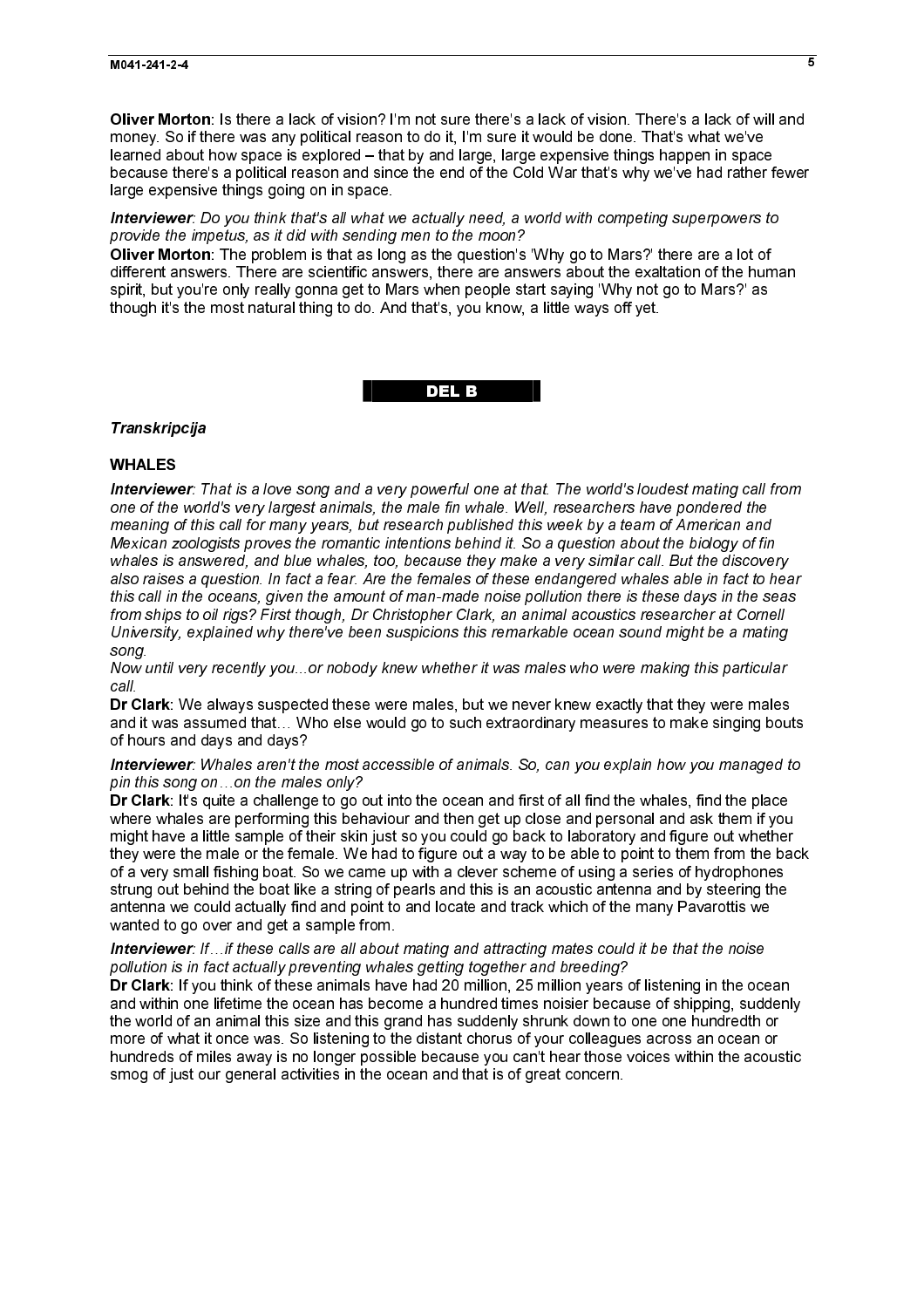#### Izpitna pola 3

# **NALOGA A: PI**<br> **NALOGA A: PI**<br> **VSEBINA**<br>
Kandidat<br>
a) mora poja<br>
Če kandidat ne od **NALOGA A: PISMO**

# $\frac{1}{2}$ **VSEBINA**

Kandidat

- a) mora pojasniti, zakaj datum srečanja ni primeren, in predlagati nov datum;
- b) predlagati nekaj prostočasnih aktivnosti.

VSEBINA<br>Kandidat<br>a) mora pojasniti, b) predlagati neka<br>Če kandidat ne odgovor Kandidat<br>a) mo<br>b) pro<br>Če kandida  $\frac{1}{2}$ a) m<br>b) p<br>Če kandidate<br>date in the set of the set of the set of the set of the set of the set of the set of the set of the set of the set of the set of the set of the set of the set of the set of the set of the set of the a) predlagati nekaj prostočasnih aktivnosti<br>) predlagati nekaj prostočasnih aktivnosti<br>andidat ne odgovori na eno od obeh iztočnio, vsebini ne prisodimo več kot 3 to b) predication of the distribution of the prediction of the protocol of the protocol of the prosession of the prosession of the protocol of the protocol of the protocol of the protocol of the protocol of the protocol of th Če kandidat ne odgovori na eno od obeh iztočnic, vsebini ne prisodimo več kot 3 točke.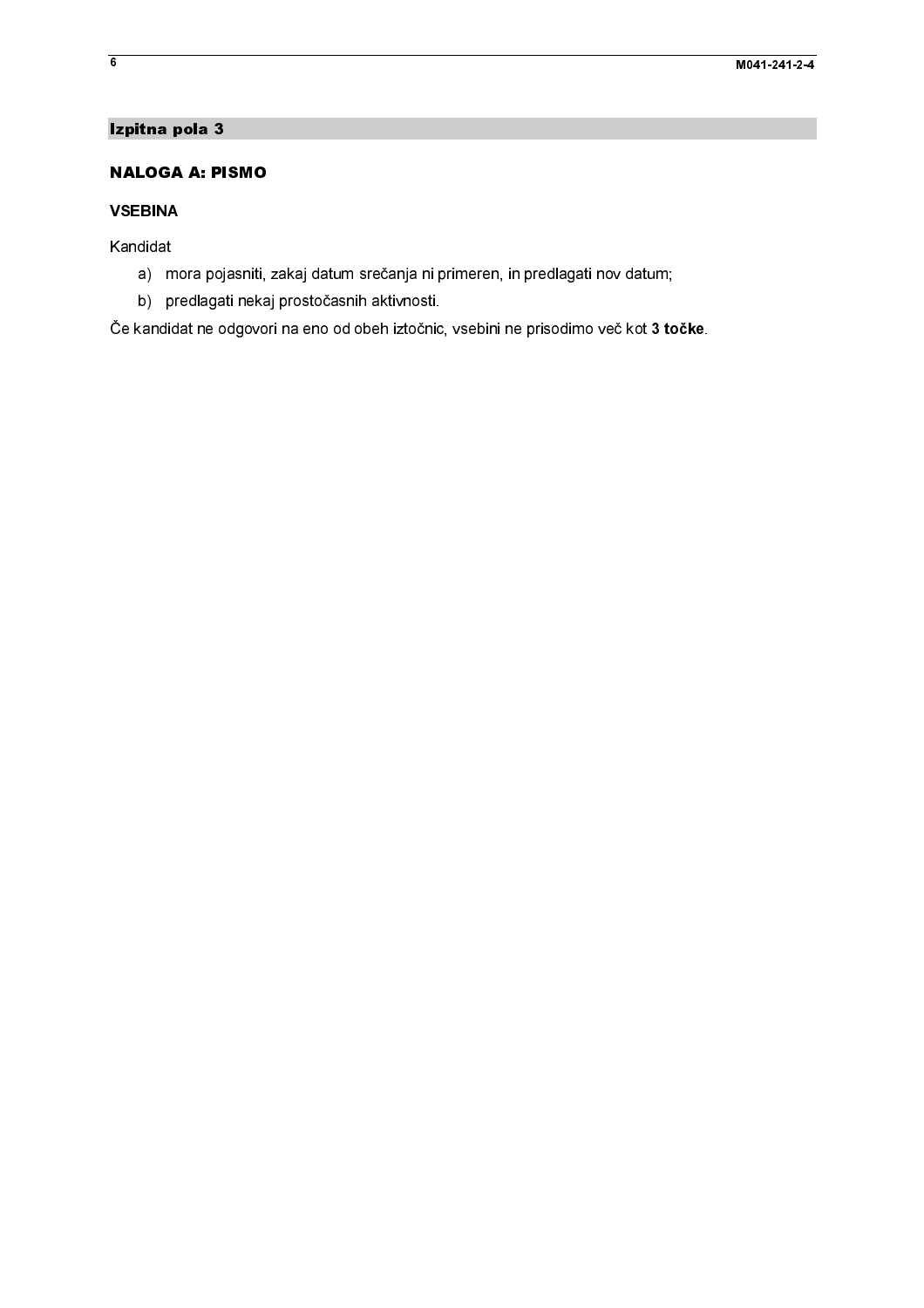| <b>Vsebina</b><br>Kandidat popolnoma razvije iztočnice /<br>5.<br>vsebina popolnoma ustreza.<br>Kandidat dokaj dobro razvije iztočnice /<br>4<br>vsebina v veliki meri ustreza nalogi.<br>3<br>Kandidat premalo razvije dane iztočnice<br>in/ali splošen vtis vsebinske ustreznosti.<br>Kandidat ne razvije iztočnic in naloga je<br>$\mathbf{2}^-$<br>nepopolna in/ali vsebina ima nekaj<br>neprimernih informacij.<br>Vsebina v glavnem ne ustreza nalogi.<br>1<br><b>Oblika</b><br>Oblika primerna<br>3<br>Oblika ima eno do dve pomanjkljivosti.<br>$\mathbf{2}$<br>Oblika neprimerna<br>1<br>Naloga nima zahtevane funkcionalne<br>0<br>oblike (npr pisma) | 1. Če ima pismo manj kot 80 besed, mu za vsebino ne<br>prisodimo več kot 3 točke. Če je pismo daljše od 120<br>besed in popolnoma ustrezno, ga ocenimo po merilih<br>za ocenjevanje.<br>2. Če je kandidat predložil pisni izdelek, ki ne sledi<br>navodilom, vsebina pa je neustrezna, mu točke<br>podelimo le v kategoriji oblika (3, 2 ali 1 točka),<br>v ostalih kategorijah pa mu ne prisodimo nobene točke<br>$(0 to \check{c}k)$<br>3. Če kandidat ne razvije iztočnic, pač pa v svojem pismu<br>zgolj dobesedno ponavlja besedilo iz iztočnic in<br>navodil, za vsebino dobi največ 3 točke.<br>1. Če pismo vsebuje in ima pravilno postavljene vse<br>potrebne elemente oblike: oba naslova, brez imena in<br>priimka nad naslovom pošiljatelja, datum, nagovor in<br>pozdrav ter čitljivo napisano ime pošiljatelja na koncu<br>pisma, mu dodelimo 3 točke.<br>2. Če manjkata, sta nepopolni ali napačno postavljeni<br>ena ali dve sestavini oblike pisma, kandidat ne more<br>dobiti več kot 2 točki.<br>3. Če manjkajo trije elementi, dobi 1 točko.<br>4. Če manjkajo več kot trije elementi, mu dodelimo 0<br>točk. |
|-----------------------------------------------------------------------------------------------------------------------------------------------------------------------------------------------------------------------------------------------------------------------------------------------------------------------------------------------------------------------------------------------------------------------------------------------------------------------------------------------------------------------------------------------------------------------------------------------------------------------------------------------------------------|-----------------------------------------------------------------------------------------------------------------------------------------------------------------------------------------------------------------------------------------------------------------------------------------------------------------------------------------------------------------------------------------------------------------------------------------------------------------------------------------------------------------------------------------------------------------------------------------------------------------------------------------------------------------------------------------------------------------------------------------------------------------------------------------------------------------------------------------------------------------------------------------------------------------------------------------------------------------------------------------------------------------------------------------------------------------------------------------------------------------------------------|
| Register<br>(= stopnja formalnosti + izbira besedila)<br>Register je povsem primeren.<br>5<br>Register je na splošno primeren, z enim<br>4<br>do dvema spodrsljajema.<br>3<br>Splošen vtis primernosti registra /<br>spodrsljaji ne motijo bralca in/ali večina<br>besedila je iz danih iztočnic.<br>Slabo poznavanje registra<br>$\mathbf{2}$<br>Register je neprimeren.<br>1                                                                                                                                                                                                                                                                                  | 1. Ker gre za uradno oziroma za poluradno pismo, se<br>mora to pričeti z Dear Mr/Mrs/Ms/Miss XY in zaključiti<br>z Yours sincerely ali Yours faithfully ali Yours truly.<br>2. Sprejmemo tudi, če je pismo zaključeno z With kind<br>regards ali Best wishes<br>3. Klicaj za Dear XY se kaznuje z odvzemom 1 točke.<br>Dvopičje sodi v ameriško angleščino in je dovoljeno.<br>4. Če sta v izdelku več kot dve okrajšani glagolski obliki,<br>odštejemo 1 točko.<br>5. Če ima pismo manj kot 80 besed, v tej kategoriji ne<br>dodelimo več kot 3 točke.<br>6. Če kandidat ne razvije iztočnic, pač pa v svojem pismu<br>zgolj dobesedno ponavlja besedilo iz iztočnic in<br>navodil, za register dobi največ 3 točke.<br>7. Če se kandidat podpiše zgolj z lastnim imenom, ne pa<br>s priimkom, se napaka kaznuje pri kategoriji register.<br>Podobno je kandidat kaznovan, če namesto podpisa<br>ponudi čačko.<br>8. Če kandidat za vsebino dobi 1 točko, pri kategoriji<br>register ne more dobiti več kot 3 točke.                                                                                                             |
| Jezikovna pravilnost<br>Jezikovnih napak skoraj ni<br>5<br>Malo jezikovnih napak.<br>4<br>Nekaj jezikovnih napak.<br>3<br>$\mathbf{2}$<br>Mnogo jezikovnih napak.<br>Jezikovno napačna je večina povedi.<br>1.                                                                                                                                                                                                                                                                                                                                                                                                                                                  | 1. Napak, za katere smo točke odšteli že pri ostalih<br>kategorijah, ne smemo ponovno šteti za napake v tej<br>kategoriji<br>2. Če se ista napaka ponavlja ves čas, jo štejemo kot<br>eno samo napako.<br>3 Če je pismo krajše od 80 besed, v tej kategoriji ne<br>dodelimo več kot 3 točke.<br>4. Če kandidat ne razvije iztočnic, pač pa v svojem pismu<br>zgolj dobesedno ponavlja besedilo iz iztočnic in<br>navodil, za jezikovno pravilnost dobi največ 3 točke.<br>5. Če kandidat za vsebino dobi 1 točko, pri kategoriji<br>jezikovna pravilnost ne more dobiti več kot 3 točke.<br>Pri izdelku ne smemo iskati samo napak; presoditi<br>moramo, ali raba zapletenejših struktur morda ne odtehta<br>posameznih napak iz površnosti ali celo očitnih lapsusov.<br>Pri točkovanju v tej kategoriji usklajeno merimo dobre in<br>slabe strani izdelka                                                                                                                                                                                                                                                                       |
|                                                                                                                                                                                                                                                                                                                                                                                                                                                                                                                                                                                                                                                                 |                                                                                                                                                                                                                                                                                                                                                                                                                                                                                                                                                                                                                                                                                                                                                                                                                                                                                                                                                                                                                                                                                                                                   |
|                                                                                                                                                                                                                                                                                                                                                                                                                                                                                                                                                                                                                                                                 |                                                                                                                                                                                                                                                                                                                                                                                                                                                                                                                                                                                                                                                                                                                                                                                                                                                                                                                                                                                                                                                                                                                                   |
|                                                                                                                                                                                                                                                                                                                                                                                                                                                                                                                                                                                                                                                                 |                                                                                                                                                                                                                                                                                                                                                                                                                                                                                                                                                                                                                                                                                                                                                                                                                                                                                                                                                                                                                                                                                                                                   |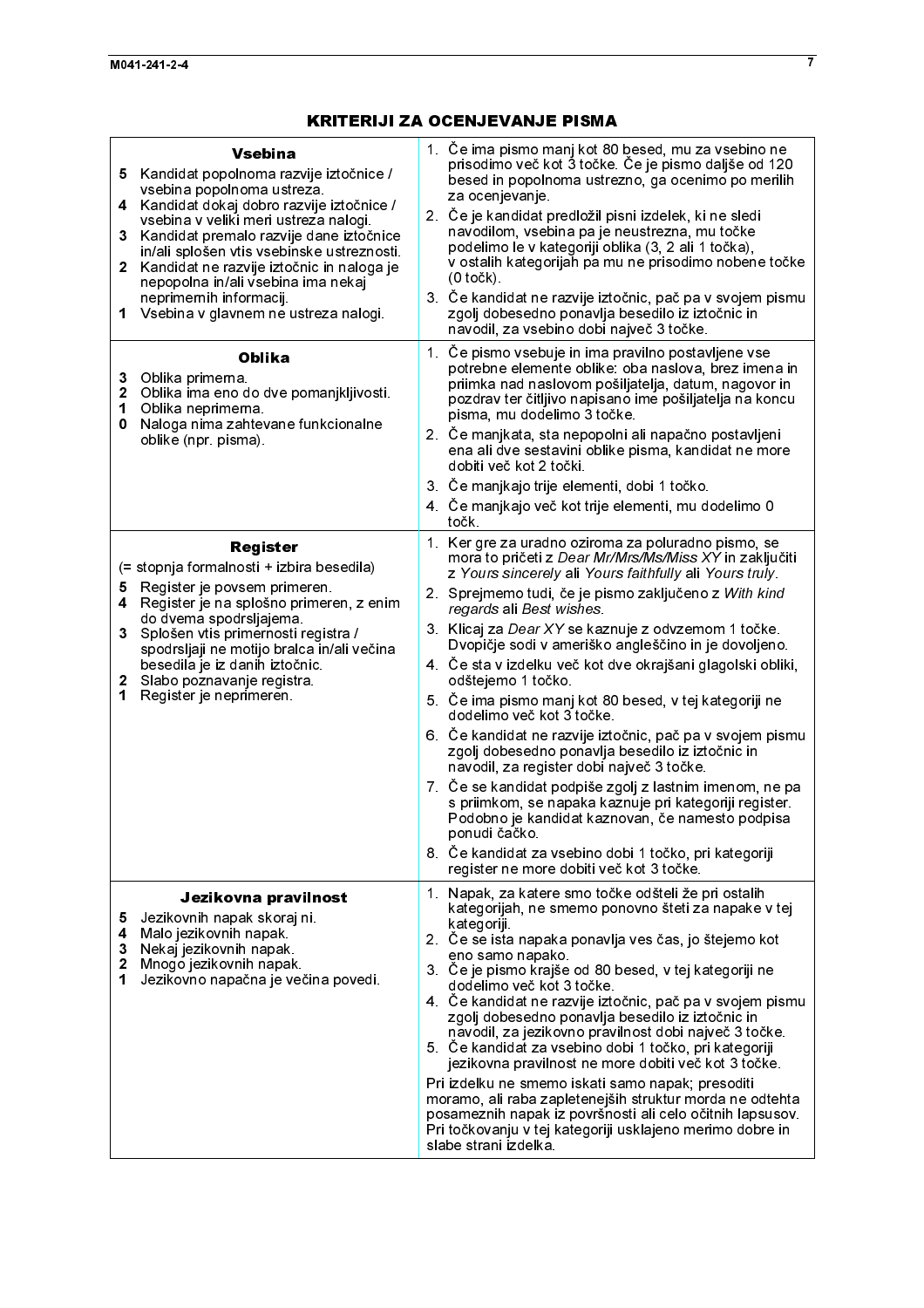| <b>Vsebina</b><br>5 Vsebina je bogato razčlenjena in<br>povsem primerna ter podprta z jasnimi<br>dokazi/primeri.<br>4 Vsebina je dobro razčlenjena in<br>primerna ter podprta z dokaj jasnimi<br>dokazi/primeri.<br>3 <sup>1</sup><br>Vsebina se ponavlja, je dovolj primerna<br>in podprta z zelo stereotipnimi<br>dokazi/primeri.<br>2 Vsebina z nekaj neprimernimi<br>informacijami in/ali podprta z zelo<br>poenostavljenimi dokazi/primeri<br>in/ali esej je prekratek za presojo<br>Vsebina je v glavnem neprimerna.<br>1 | 1. Če je sestavek krajši od 150 besed, mu za vsebino ne<br>prisodimo več kot 3 točke. Če je sestavek daljši od 250<br>besed in popolnoma ustrezen, ga ocenimo po merilih za<br>ocenjevanje.<br>2. Če predloženi sestavek ni razpravljalni esej, a ustreza<br>naslovu (na primer zgodba, ki ilustrira problem), v<br>kategorijah vsebina in zgradba ne dodelimo več kot<br>3 točke, ostali dve kategoriji pa ocenimo po kriterijih.<br>3. Vse kategorije ocenimo z 0 točkami: a) če kandidat<br>eseja ni napisal, b) če je esej napisan s svinčnikom,<br>c) če je esej napisan na konceptnem listu, d) če je<br>esej krajši od 100 besed.<br>4. Če je kandidat popolnoma zgrešil naslov, mu<br>dodelimo v kategoriji VSEBINA 0 točk; pri vseh<br>ostalih kategorijah, tj. BESEDIŠČE, JEZIKOVNA<br>PRAVILNOST in ZGRADBA, pa ne več kot 2 točki.<br>5. Če je vsebina ocenjena z 1 točko, eseju ne dodelimo<br>več kot 3 točke v vseh ostalih kategorijah, tj.<br>BESEDIŠČE, JEZIKOVNA PRAVILNOST in<br><b>ZGRADBA</b><br>Pri odločanju o ustreznosti vsebine naslovu je treba biti<br>previden. Različni ljudje mislimo, čustvujemo in seveda<br>pišemo na različne načine. Pomembno je, da se o vsebini<br>sestavka kandidat opredeli iztočnici primerno in se te<br>opredelitve tudi drži. Če to stori, morajo ocenjevalci sprejeti<br>vsak pristop, ne glede na to, ali se z njim osebno strinjajo<br>ali ne. Osebne vrednote, ki jih izražajo kandidati, niso in ne<br>morejo biti predmet ocenjevanja. |
|---------------------------------------------------------------------------------------------------------------------------------------------------------------------------------------------------------------------------------------------------------------------------------------------------------------------------------------------------------------------------------------------------------------------------------------------------------------------------------------------------------------------------------|-----------------------------------------------------------------------------------------------------------------------------------------------------------------------------------------------------------------------------------------------------------------------------------------------------------------------------------------------------------------------------------------------------------------------------------------------------------------------------------------------------------------------------------------------------------------------------------------------------------------------------------------------------------------------------------------------------------------------------------------------------------------------------------------------------------------------------------------------------------------------------------------------------------------------------------------------------------------------------------------------------------------------------------------------------------------------------------------------------------------------------------------------------------------------------------------------------------------------------------------------------------------------------------------------------------------------------------------------------------------------------------------------------------------------------------------------------------------------------------------------------------|
| <b>Besedišče</b><br>Besedišče je primerno, pogosto<br>5<br>nadpovprečno bogato<br>Besedišče je primerno, občasno<br>4<br>nadpovprečno bogato.<br>Besedišče je na splošno primerno,<br>3<br>opazimo posamezne napačne rabe<br>$\mathbf{2}$<br>Omejeno besedišče<br>Nezadostno besedišče<br>1                                                                                                                                                                                                                                     | V tej kategoriji ocenjujemo raznolikost in bogastvo<br>besednega zaklada ter pravilno rabo besed v ustreznih<br>besednih zvezah.<br>1. Za isto napako ne odštevamo točk še pri kategoriji<br>jezikovna pravilnost<br>2. Če je sestavek v celoti napisan stilno neustrezno (v<br>pogovorni angleščini), mu v tej kategoriji ne dodelimo<br>več kot 3 točke<br>3. Če sta v sestavku več kot dve okrajšavi glagolskih oblik,<br>odštejemo 1 točko<br>4 2 točki dodelimo za omejeno besedišče, tj. iste besede<br>se večkrat ponovijo; pogoste so napačne rabe besed.<br>5 Če je sestavek krajši od 150 besed, mu za besedišče ne<br>dodelimo več kot 3 točke                                                                                                                                                                                                                                                                                                                                                                                                                                                                                                                                                                                                                                                                                                                                                                                                                                                 |
| Jezikovna pravilnost<br>5.<br>Pogosta raba bolj zapletenih jezikovnih<br>struktur, skoraj ni napak<br>Raba bolj zapletenih jezikovnih<br>4<br>struktur, malo osnovnih napak.<br>Nekaj bolj zapletenih jezikovnih<br>3.<br>struktur, občasne osnovne napake.<br>Pogoste jezikovne napake<br>2<br>Večina povedi je jezikovno napačnih.<br>1.                                                                                                                                                                                      | V tej kategoriji ocenjujemo pravopis, besedotvorje ter raven<br>in pravilnost uporabljenih slovničnih struktur.<br>1. Za isto napako ne odštevamo točk še pri kategoriji<br>besedišče<br>2. Če se ista napaka večkrat ponovi, jo štejemo kot eno<br>napako.<br>3. Če je sestavek krajši od 150 besed, mu pri kategoriji<br>jezikovna pravilnost ne dodelimo več kot 3 točke.<br>Pri izdelku ne smemo iskati samo napak, presoditi moramo,<br>ali raba zapletenejših struktur morda ne odtehta<br>posameznih napak iz površnosti ali celo očitnih lapsusov.<br>Pri točkovanju v tej kategoriji usklajeno merimo dobre in<br>slabe strani izdelka.                                                                                                                                                                                                                                                                                                                                                                                                                                                                                                                                                                                                                                                                                                                                                                                                                                                          |
| Zgradba/vezljivost (koherenca)<br>Dobra vezijivost na ravni stavka,<br>5<br>odstavka in sestavka<br>Besedilo daje vtis vezljivosti.<br>4<br>3<br>Očitne nepovezanosti v zgradbi in/ali<br>pomanjkljiva razčlenjenost (ni<br>odstavkov itd.)                                                                                                                                                                                                                                                                                     | 1. Ce je esej napisan v enem odstavku, mu dodelimo<br>največ 3 točke<br>2. Do pomanjkljive oziroma slabe vezljivosti pride zaradi:<br>zaporedne rabe enostavnih povedi,<br>večkratne rabe enostavčnih odstavkov,<br>nelogično povezanih odstavkov,<br>۰<br>nepovezanih misli znotraj odstavka,<br>٠                                                                                                                                                                                                                                                                                                                                                                                                                                                                                                                                                                                                                                                                                                                                                                                                                                                                                                                                                                                                                                                                                                                                                                                                       |
| Slaba vezljivost<br>$\mathbf{2}$<br>Vezljivosti ni.<br>$\mathbf{1}$                                                                                                                                                                                                                                                                                                                                                                                                                                                             | manjkajočega elementa zgradbe, npr. zaključka.<br>٠                                                                                                                                                                                                                                                                                                                                                                                                                                                                                                                                                                                                                                                                                                                                                                                                                                                                                                                                                                                                                                                                                                                                                                                                                                                                                                                                                                                                                                                       |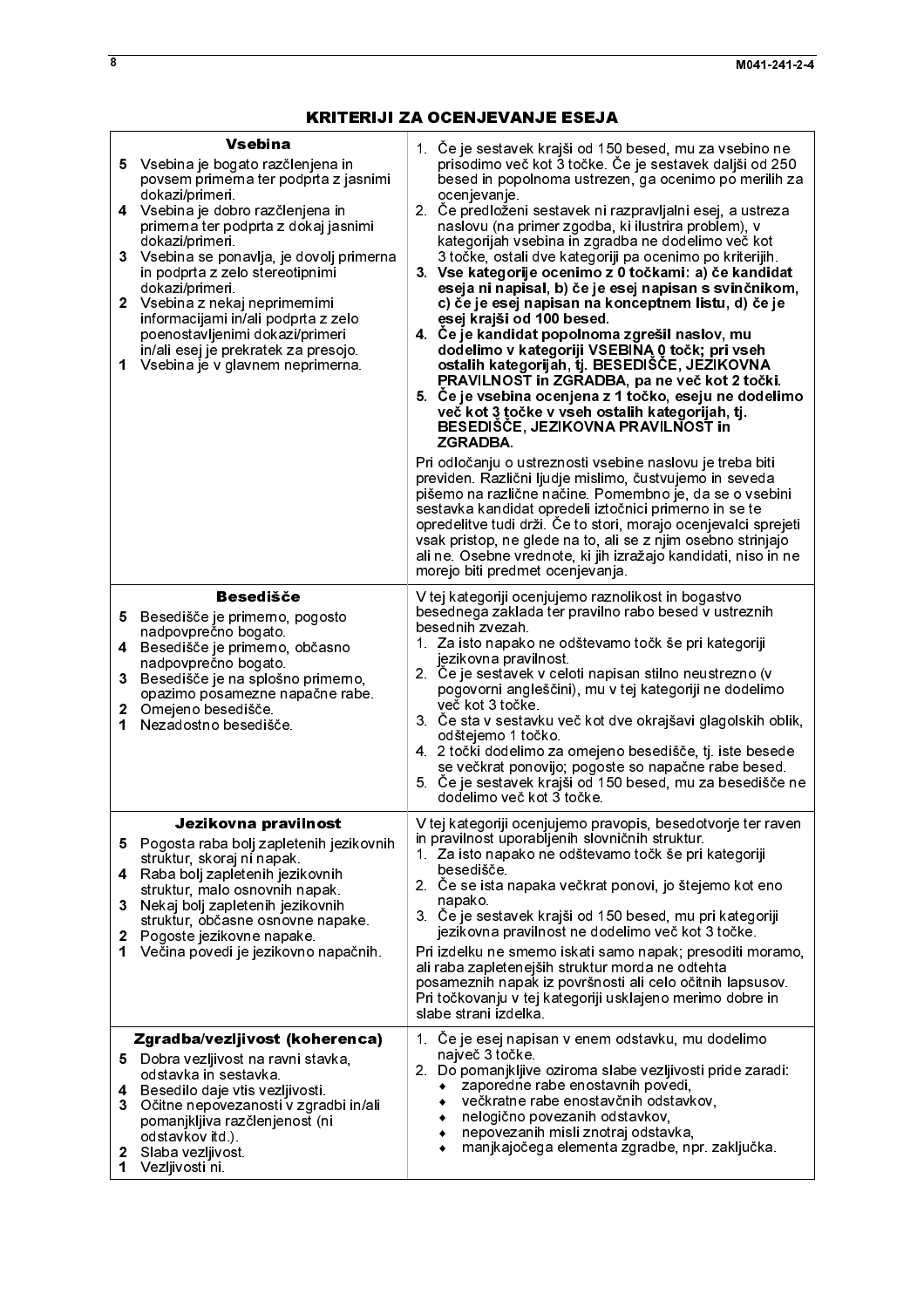#### NALOGA B: DALJŠI PISNI SESTAVEK NA TEMO IZ KNJIŽEVNOSTI

Guidelines for external examiners – higher level to be used in conjunction with the assessment criteria for higher level Task B.

#### Discuss Eliza's attitude to Colonel Pickering.

#### **Content**

The answer should mostly/exclusively deal with Eliza's attitude to Colonel Pickering, i.e. not discuss or describe the play or Bernard Shaw. Various descriptions and evaluations of Eliza's attitude to Colonel Pickering are possible and, accordingly, acceptable as answers, since the candidates will reach different opinions about and evaluations of Eliza's attitude to Colonel Pickering depending on their own views of human relations, what is appropriate and likely, and their understanding of the text. The answer is acceptable as long as it deals with Eliza's attitude to Colonel Pickering and is in accordance with the text, i.e. does not include evidence or statements out of keeping with the text.

#### A general overview of possible/likely answers

The descriptions of Eliza's attitude to Colonel Pickering are likely to refer to various segments of the text in which they meet. They may differ depending on whether the candidate has only read the text (and imagined the situations) or, possibly, has only seen the play. Whatever elements and opinions concerning her attitude are acceptable. The candidates are likely to form different opinions of Eliza's attitude to Colonel Pickering because of their different views and evaluations of both characters. The following page references are to the Longman edition.

#### Act 1

When Colonel Pickering first comes (introduced as THE GENTLEMAN), Eliza addresses him as 'Captain' and wants to sell a flower to him (p. 10), he gives her 'three hapence'. Later on, she asks him to protect her against the note taker i.e. Higgins. (p. 12)

#### Act 2

p. 26. Eliza sees that Pickering defends her, saying that the handkerchief must be regarded as her property. She is very happy and thanks Pickering when he offers to pay for the lessons.

On page 29 she again asks Pickering to protect her (Oh, sir: you're a gentleman: don't let him speak to me like that.) and Pickering asks Higgins to consider her feelings. Later on (p. 31) he addresses her Miss Doolittle and Eliza is 'overwhelmed'. When later on (p. 48) he addresses her as Eliza, she asks him: '…Ain't you going to call me Miss Doolittle any more?' and he corrects himself immediately calling her Miss Doolittle. In the process of her learning, Pickering praises her (Good. Splendid, Miss Doolittle. P. 50) and comforts her.

(In the added section Pickering is her escort and encourages her pp. 67–71.)

#### Act 4

Pickering sees Eliza's success (p. 73: But you've won your bet, Higgins. Eliza did the trick, and something to spare, eh?) but pays no special attention to her. Eliza is primarily angry with Higgins, but Pickering is of little help in this crucial situation.

#### Act 5

pp. 92–93: Eliza shows full awareness of the importance of Pickering's presence and kindness to her in her education: her being addressed as Miss Doolittle, his showing what he felt about her, his treating her as a lady, not a flower girl.

p. 94: Eliza asks Colonel Pickering to call her Eliza, whereas Higgins should address her Miss Doolittle. She is willing to follow his advice to be kind to her father and his future wife, but does not want to go back to Wimpole Street.

 $\overline{\mathbf{a}}$